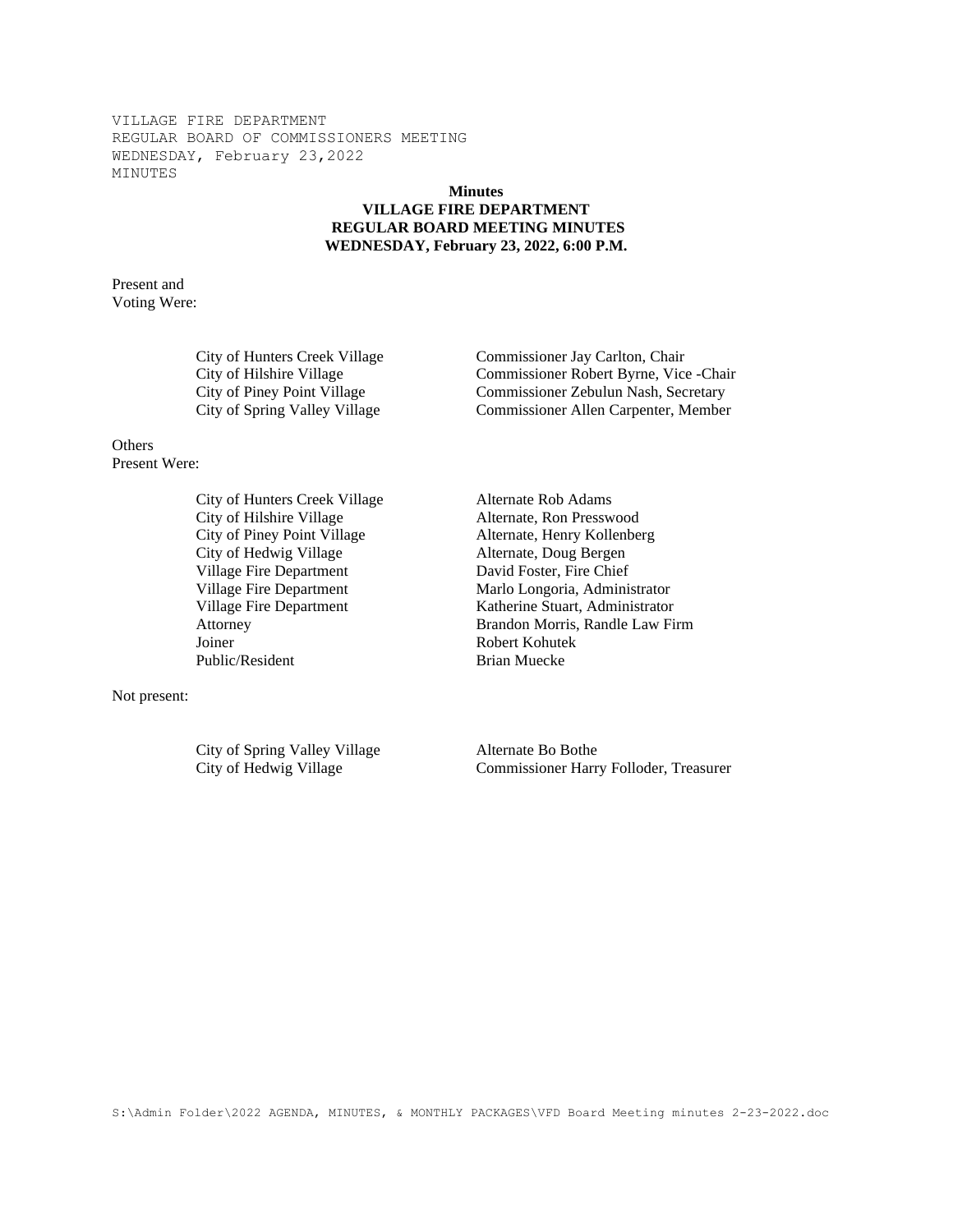## **2. COMMENTS FROM THE PUBLIC:**

Former Hedwig Village Mayor, Brian Muecke stated that Commissioner Harry Folloder was out sick with a high fever. Mr. Muecke wanted to publicly thank Mr. Folloder for his tireless efforts to make the facility happen and for serving on the steering committee to oversee that everything got done. He also thanked everyone in the room for their efforts on the facility. He again wanted to extend his gratitude for Mr. Folloder's countless hours and efforts into making the new station what it is today. Commissioner Jay Carlton agreed and stated that Mr. Folloder stepped up in a big way to help lead the construction efforts. Mr. Muecke then introduced Doug Bergen as the new alternate for Hedwig Village. Commissioner Carlton thanked Mr. Muecke for helping with all of the decisions and going through the budget in the initial phases of the facility.

**CONSENT AGENDA** - All Consent Agenda items listed are considered to be routine by the Board of Commissioners and will be enacted by one motion. There will be no separate discussion of these items unless a Board Member so requests, in which event the item will be removed from the Consent Agenda and considered in its normal sequence on the agenda.

**3A.** Approval of Minutes

Approval of Minutes – January 2022

**3B.** Approval of Bills Paid

Approval of Bills Paid –January GF & FF

Commissioner Carlton asked for a motion to approve consent agenda as presented. Commissioner Byrne moved to approve consent agenda; Commissioner Carpenter seconded.

Commissioner Nash voted "Aye," "Noes" none. Hedwig was not present to vote.

## **MOTION CARRIED UNANIMOUSLY**

#### **4. Reports**

**4A**. Steering committee report and possible action

1. Renovation updates- Architect

Commissioner Byrne stated that substantial completion hasn't happened due to a problem with the speed of the overhead doors. The speed doesn't meet spec., therefore substantial completion will be delayed until that is resolved. He stated that training for the doors was held with B shift, punch list items are being finished and the commission is looking at reviewing Pay App 18

Robert K. from Joiner reported that the project is on budget and schedule is far behind. The project is billed out at 96.7%. Milestones:

- Doors installed (motors and sensors)
- Ballistic glass in front vestibule area was replaced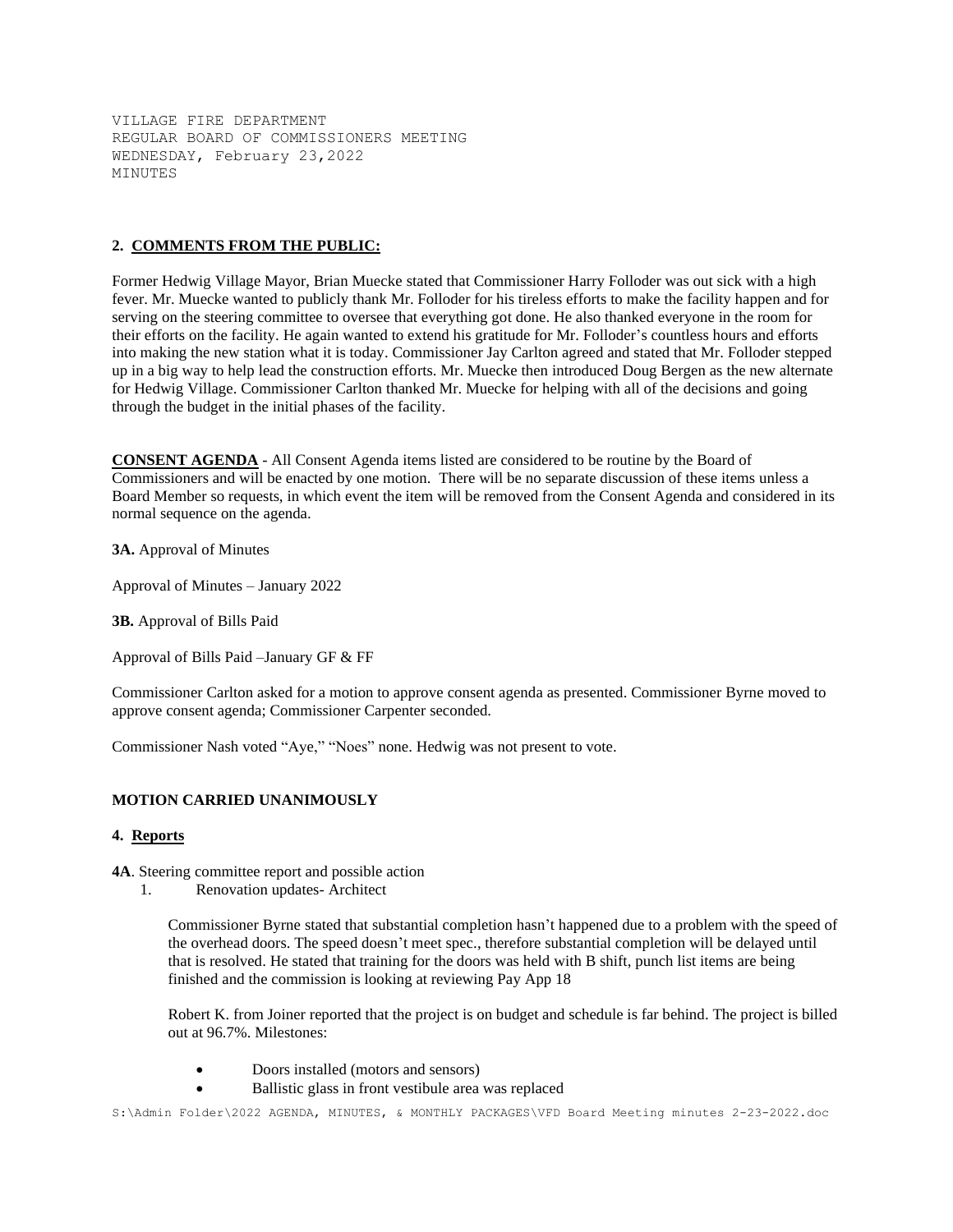- Patching of stucco is being completed
- Owner training is ongoing
- Air balancing is ongoing
- \$83,000 in Owner's contingency
- **4B.** Treasurer's Financial Reports January 2022

Marlo Longoria stated that January was looking good and that the audit for 2021 would begin on Monday, March 14, 2022. She stated that that the 457 contribution was put in as  $1/12$  in 2022 personnel expenditures. Salaries and overtime were already at 53,000 of the \$110,000 budgeted and overbudget on insurance and casualty.

- **4C.** Fire Chief's Report -Events of 2022; Monthly Performance; Record of Calls; EMS Collections, Operational issues, Response times and staffing.
	- Introduced Doug Bergen as Hedwig alternate, replacing Bill Johnson.
	- Introduced Katherine Stuart , new administrative specialist.
	- Vehicles-Rescue 1 had some pitting on doors and was quoted at \$14,000 to repair. Called in and got the manufacturer to cover the repair. Ladder 1-bolts sheered from ladder and it is now in Dallas area being repaired by the company and they are also going to test the bolts to see what caused the issue.
	- Dash Cams were installed and have 32 hours of record time.
	- Response times have been in typical range.
	- Hired a new Firemedic, Robert Forrest, starting March 8.
	- Looking ahead, the fire marshal is probably looking at retiring in the next year and a half. Need to start looking and training replacement.
	- Rescue 2 staffing still ongoing since August 2021. Hospital hold times are still long, but covid calls have dramatically decreased. Chief Foster asked the commission if they wanted to continue to keep rescue 2 staffed. The commission agreed to continue rescue 2 staffing.

**5. CONSIDERATION OF CONTRACTS/AGREEMENTS** – The Board will discuss and consider possible action on the following:

#### **None**

**6**. **CONSIDERATION OF RESOLUTIONS**- The Board will discuss and consider possible action on the following:

**None**

# **7. DISCUSSION ITEMS/PRESENTATION OF SPECIAL REPORTS – The Board will discuss and consider possible action on the following:**

### **7A. None**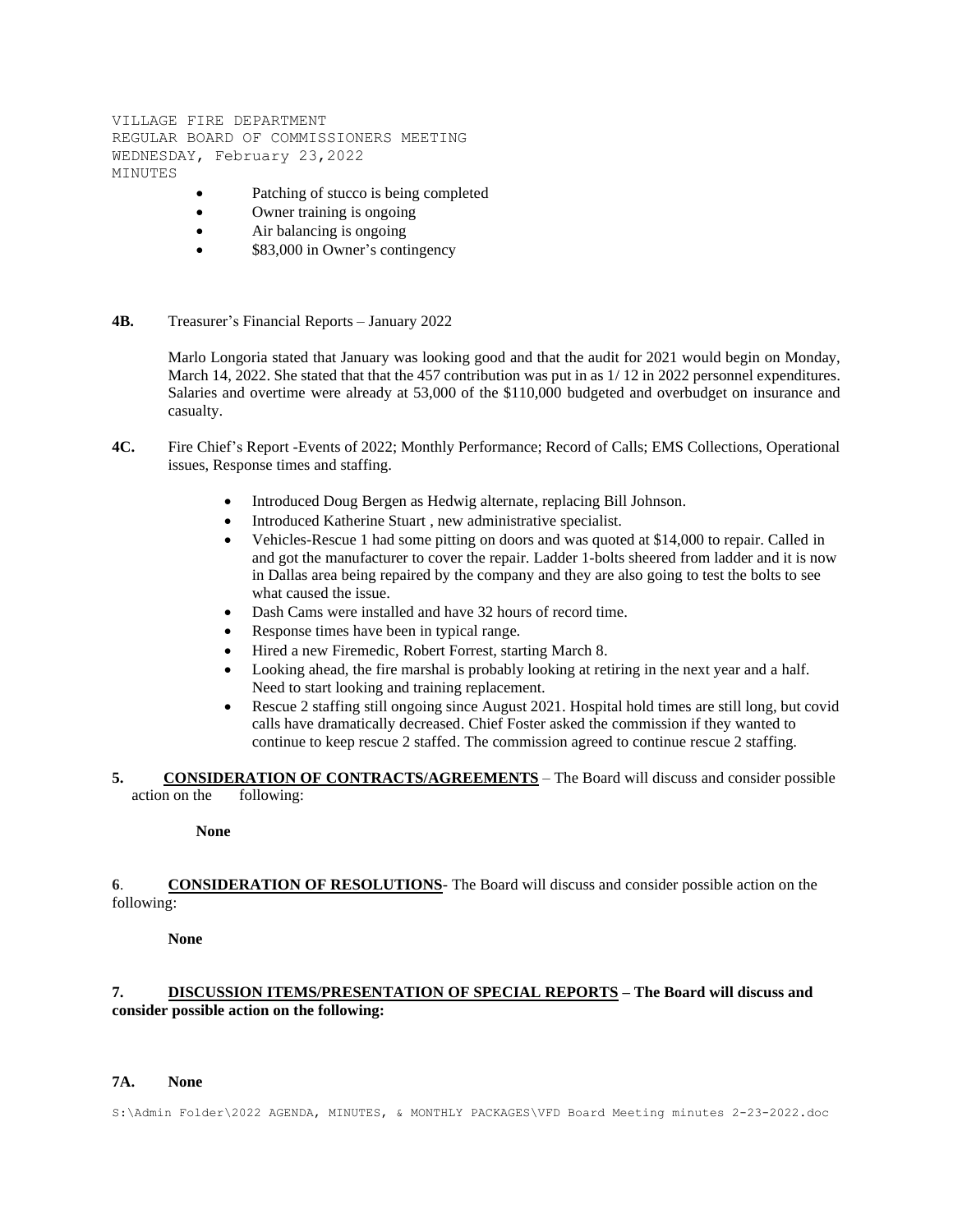**8. CONSIDERATION OF AND POSSIBLE ACTION ON THE FOLLOWING -** The Board will discuss and consider possible action on the following:

-Budget process-Mr. Kollenberg stated that the 2022 budget added pay increase of .07 and he thinks that the budget will be increasing about 10%. Budget workshop luncheon will be scheduled soon. -Flashing signal and sign quote-Chief Foster stated that it would be \$2,500 plus 2.5% to install (approx. \$7,000.00 total). Commissioner Robert Byrne stated that he observed people using the driveway area to turn around and a discussion on how to prevent needed to happen soon. -Long-term vehicle maintenance schedule -Dash camera for truck-already covered in Chief's report

- **9. EXECUTIVE SESSION -** The Board of Commissioners will retire into Executive Session as authorized by Chapter 551; Texas Government Code, to discuss following matters:
	- 9A. Final closeout compensation 9B. Liquidated damages

Commissioner Carlton asked for a motion to move into executive session. Commissioner Byrne moved to approve; Commissioner Nash seconded.

Commissioner Carpenter voted "Aye," "Noes" none. Hedwig was not present to vote.

Executive session started at 7:23 PM

**10. ACTION – CLOSED SESSION** – The Board of Directors will discuss and consider any actions necessary on items discussed in Executive Session

## **11. FUTURE TOPICS**

Budget workshop-Already discussed Open house-residents set for March 5, 2022

## 12**. NEXT MEETING DATE**

March 23,2022

## **13. ADJOURNMENT**

Commissioner Carlton moved to adjourn at 8:24 p.m. seconded by Commissioner Byrne